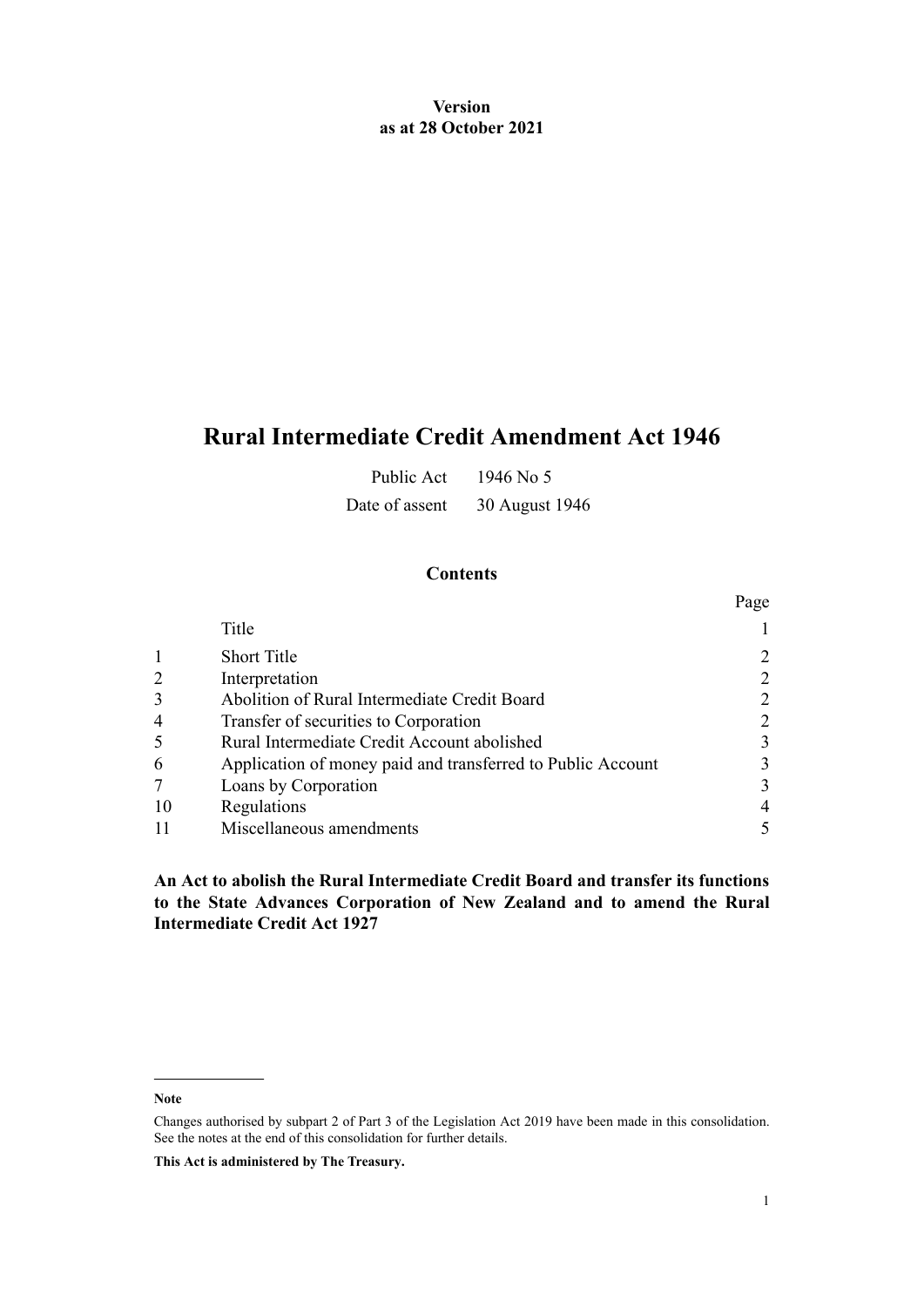#### <span id="page-1-0"></span>**1 Short Title**

- (1) This Act may be cited as the Rural Intermediate Credit Amendment Act 1946, and shall be read together with and deemed part of the [Rural Intermediate](http://legislation.govt.nz/pdflink.aspx?id=DLM203214) [Credit Act 1927](http://legislation.govt.nz/pdflink.aspx?id=DLM203214) (hereinafter referred to as the principal Act).
- (2) This Act shall come into force on the 1st day of October 1946.

#### **2 Interpretation**

For the purposes of this Act and the principal Act, unless the context otherwise requires,—

association means a co-operative rural intermediate credit association established under and for the purposes of the principal Act and incorporated under the [Companies Act 1993](http://legislation.govt.nz/pdflink.aspx?id=DLM319569)

**Corporation** means The National Bank of New Zealand Ltd

**District Intermediate Credit Supervisor** means an officer of the Corporation appointed by the Corporation to exercise in respect of any district the functions of a District Intermediate Credit Supervisor under the principal Act

**Minister** means the Minister of Finance

**Registrar** means the Registrar of Companies, and includes an Assistant Registrar of Companies.

Section 2 **association**: replaced, on 5 December 2013, by [section 14](http://legislation.govt.nz/pdflink.aspx?id=DLM5620822) of the Companies Amendment Act 2013 (2013 No 111).

Section 2(1) **Corporation**: substituted, on 1 July 1994, by [section 14](http://legislation.govt.nz/pdflink.aspx?id=DLM116928) of the National Bank of New Zealand Limited Act 1994 (Private) (1994 No 3 (P)).

#### **3 Abolition of Rural Intermediate Credit Board**

- (1) The Rural Intermediate Credit Board established under the principal Act is hereby dissolved.
- (2) The functions conferred on that Board by the principal Act shall hereafter be exercised by the Corporation.

#### **4 Transfer of securities to Corporation**

- (1) On the commencement of this Act all mortgages, charges, and other instruments whatsoever given to secure or evidencing loans made by the Rural Intermediate Credit Board under the principal Act and vested in the Board shall be deemed to be transferred to and vested in the Corporation without the necessity of any instrument of assignment, transfer, or other assurance, and thereupon the Corporation shall have in respect of the mortgages, charges, and other instruments and in respect of the property charged thereby all the rights, powers, privileges, and discretions formerly vested in the Board.
- (2) After the commencement of this Act all money which, if this Act had not been passed, would thereafter be payable to the Rural Intermediate Credit Board shall be paid to the Corporation.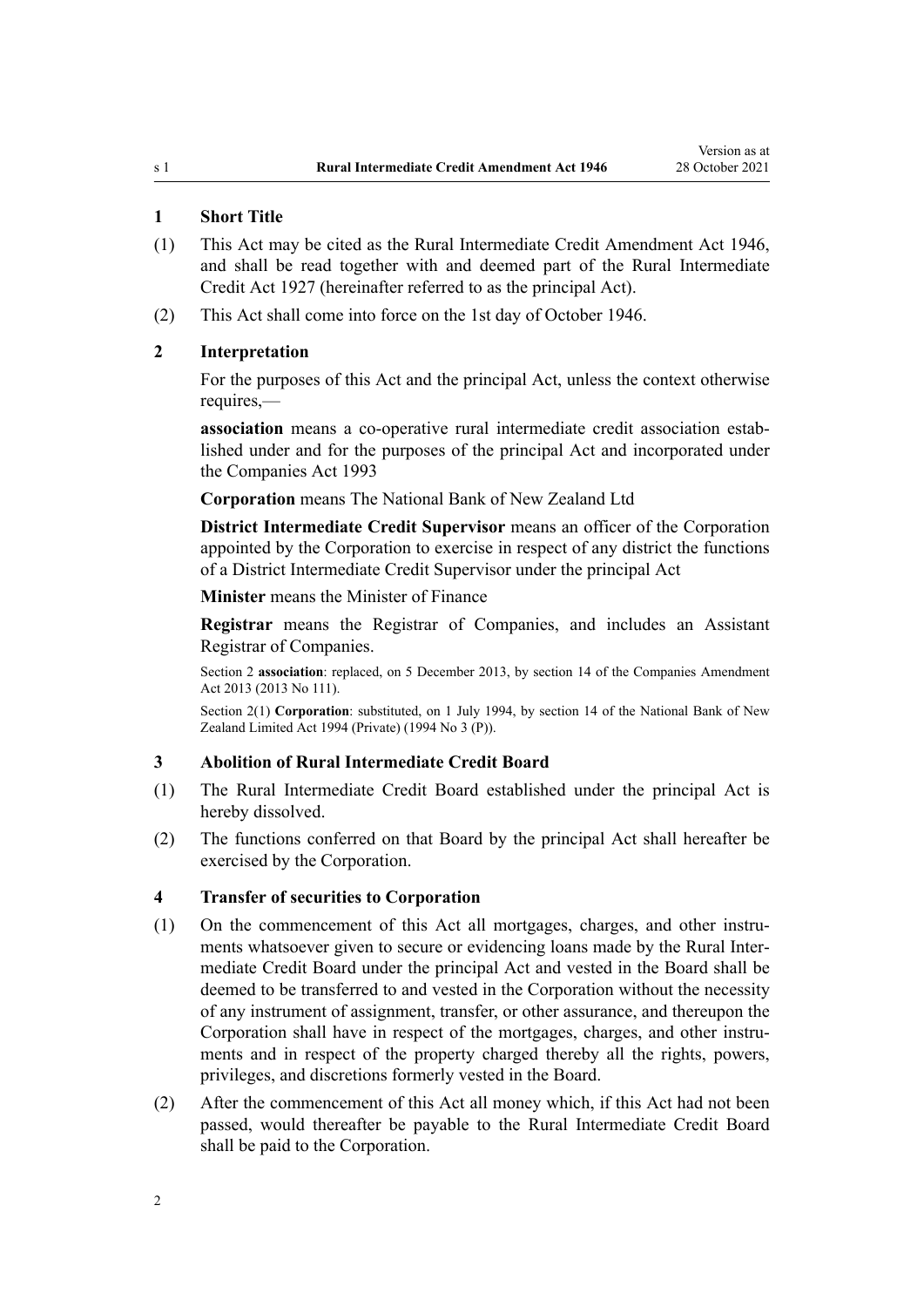- (3) All the other property of the Board, except the money in the Rural Intermediate Credit Account, is hereby vested in the Corporation.
- (4) As consideration for the mortgages, charges, instruments, and other property vested in it pursuant to the foregoing provisions of this section the Corporation shall pay to the Public Account such sum as may be mutually agreed to by the Corporation and the Minister of Finance.

## **5 Rural Intermediate Credit Account abolished**

- (1) The Rural Intermediate Credit Account established under the principal Act is hereby abolished.
- (2) All money in the Rural Intermediate Credit Account on the commencement of this Act shall, without further authority than this section, be transferred to the Public Account.

## **6 Application of money paid and transferred to Public Account**

- (1) The liability of the Rural Intermediate Credit Board in respect of advances made to it before the date of the commencement of this Act by the Minister shall be deemed to be discharged on that date.
- (2) The Minister of Finance shall out of the money paid or transferred to the Public Account pursuant to the last 2 preceding sections pay and discharge any other unsatisfied liabilities of the Board.
- (3) The balance of the money paid or transferred to the Public Account pursuant to the last 2 preceding sections, after deducting the amount of the liabilities referred to in the last preceding subsection, shall be credited to the Loans Redemption Account and be used for the redemption of securities charged upon the public revenues of New Zealand.

#### **7 Loans by Corporation**

- (1) In order to enable associations to render financial assistance to their members in accordance with the principal Act, the Corporation may make advances to associations.
- (2) *[Repealed]*

<span id="page-2-0"></span>Version as at

- (3) *[Repealed]*
- (4) *[Repealed]*

Subsections (2)-(4) were repealed, as from 19 October 1965, by [section 45\(1\)](http://legislation.govt.nz/pdflink.aspx?id=DLM373708) State Advances Corporation Act 1965 (1965 No 47).

9

<sup>8</sup>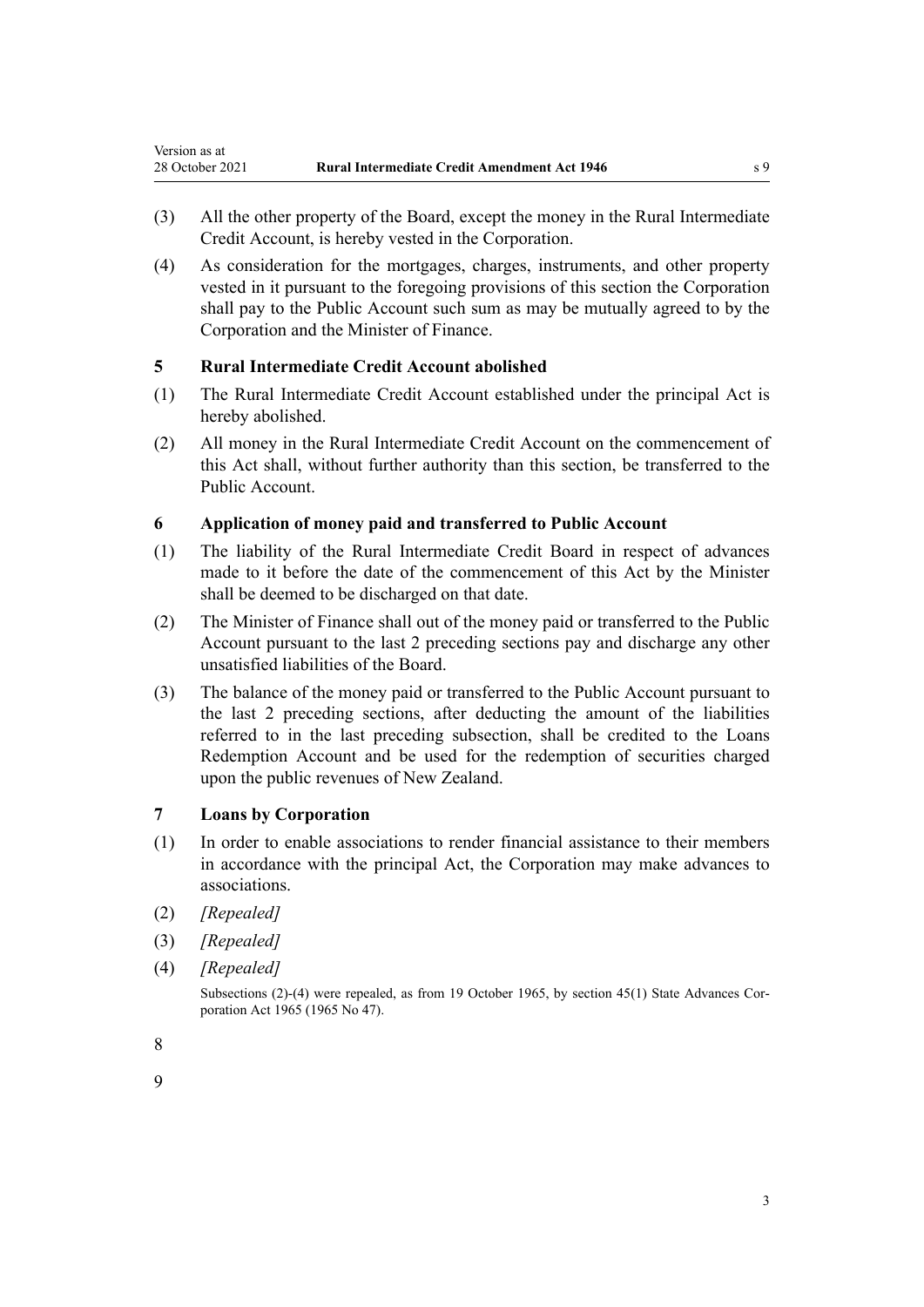#### <span id="page-3-0"></span>**10 Regulations**

- (1) The Governor-General may from time to time by Order in Council make all such regulations as may in his opinion be necessary or expedient for giving full effect to the provisions of the principal Act and for the due administration thereof.
- (2) Without limiting the general power hereinbefore conferred, it is hereby declared that regulations may be made under this section for all or any of the following purposes:
	- (a) Regulating the management of the affairs of associations:
	- (b) Prescribing the forms of accounts to be kept by associations for the pur‐ poses of the principal Act:
	- (c) excluding any provisions of the [Companies Act 1993](http://legislation.govt.nz/pdflink.aspx?id=DLM319569) from operation in relation to any association:
	- (d) Prescribing the conditions on which loans may be granted by the Cor‐ poration for the purposes of the principal Act to any person or association:
	- (e) Prescribing maximum legal charges that may be made for the prepar‐ ation of securities or otherwise in respect of any business of the Corpor‐ ation under the principal Act.
- (3) *[Repealed]*
- (4) This section is in substitution for section [77](http://legislation.govt.nz/pdflink.aspx?id=DLM203499) of the principal Act and that sec‐ tion is hereby accordingly repealed:

Provided that all regulations made pursuant to the said section [77](http://legislation.govt.nz/pdflink.aspx?id=DLM203499) and in force on the commencement of this Act, shall, in so far as they are not inconsistent with the provisions of this Act, continue in force as if they had been made under this section.

(5) Regulations under this section are secondary legislation (*see* [Part 3](http://legislation.govt.nz/pdflink.aspx?id=DLM7298343) of the Legislation Act 2019 for publication requirements).

| Legislation Act 2019 reguirements for secondary legislation made under this section |                                                                                                           |                                    |  |  |
|-------------------------------------------------------------------------------------|-----------------------------------------------------------------------------------------------------------|------------------------------------|--|--|
| <b>Publication</b>                                                                  | PCO must publish it on the legislation website and notify $LA19 \text{ s } 69(1)(c)$<br>it in the Gazette |                                    |  |  |
| Presentation                                                                        | The Minister must present it to the House of<br>Representatives                                           | LA19 s 114, Sch 1<br>cl $32(1)(a)$ |  |  |
| Disallowance                                                                        | It may be disallowed by the House of Representatives                                                      | LA19 ss 115, 116                   |  |  |
| This note is not part of the Act.                                                   |                                                                                                           |                                    |  |  |

Section  $10(2)(c)$ : replaced, on 5 December 2013, by [section 14](http://legislation.govt.nz/pdflink.aspx?id=DLM5620822) of the Companies Amendment Act 2013 (2013 No 111).

Subsection (3) was repealed, as from 10 August 1978, by [section 4](http://legislation.govt.nz/pdflink.aspx?id=DLM21204) Rural Intermediate Credit Amendment Act 1978 (1978 No 14).

Section 10(5): inserted, on 28 October 2021, by [section 3](http://legislation.govt.nz/pdflink.aspx?id=LMS268932) of the Secondary Legislation Act 2021 (2021 No 7).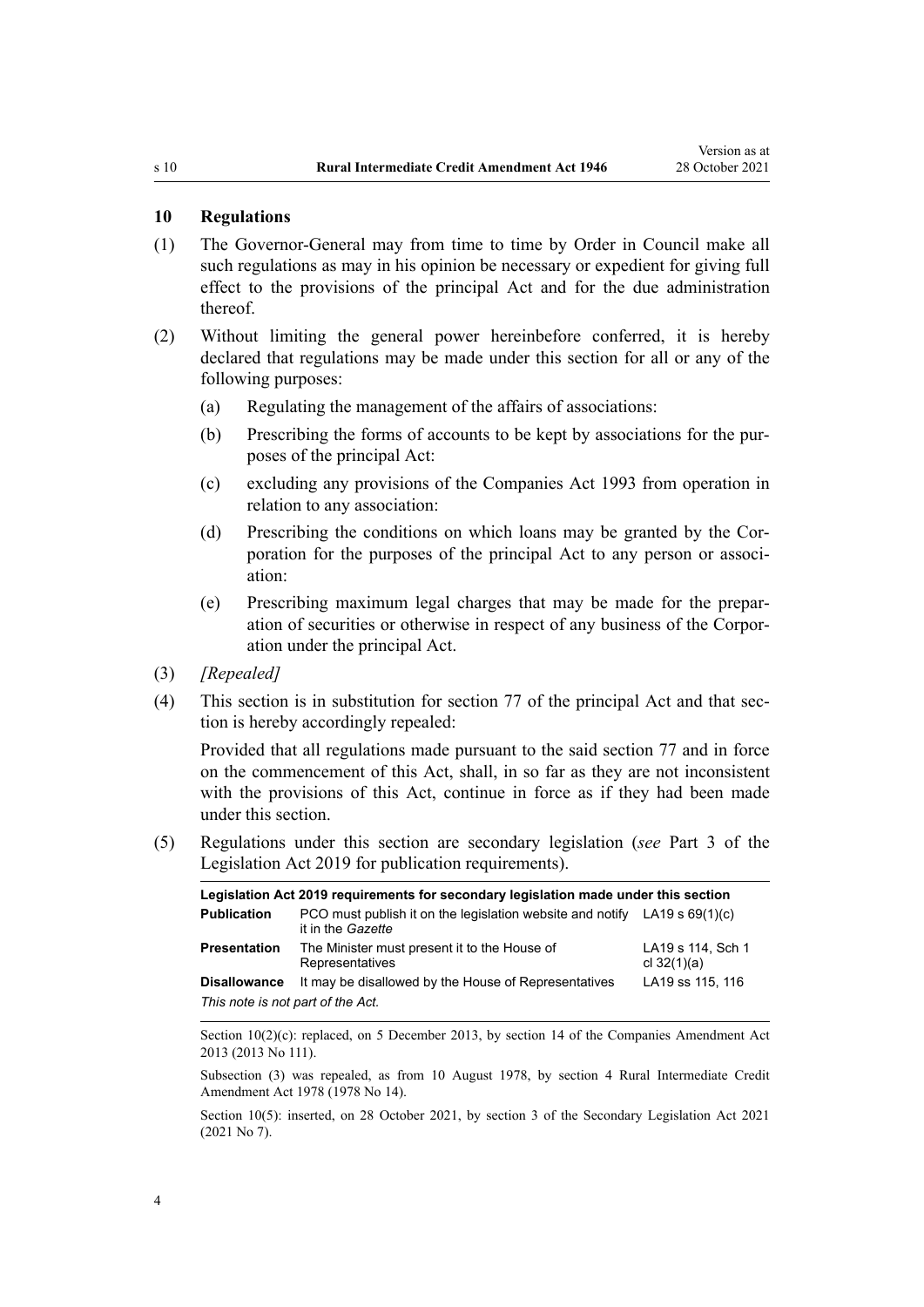## <span id="page-4-0"></span>**11 Miscellaneous amendments**

The enactments mentioned in the Schedule hereto are hereby amended in the manner indicated in that Schedule.